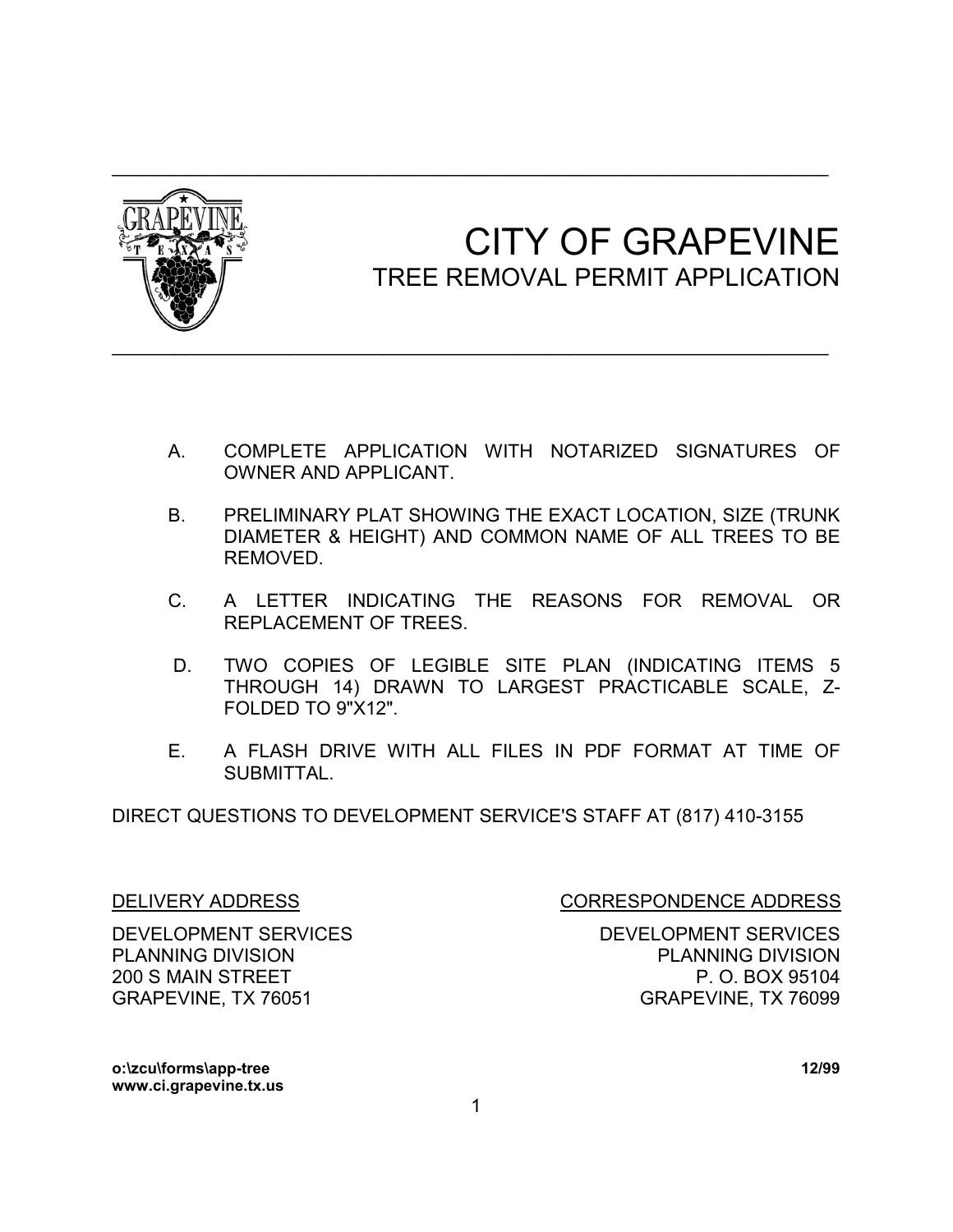## **City of Grapevine**

Tree Removal Application

| 1. |                                                                                                                                                                                                                                     |  |       |  |
|----|-------------------------------------------------------------------------------------------------------------------------------------------------------------------------------------------------------------------------------------|--|-------|--|
|    |                                                                                                                                                                                                                                     |  |       |  |
|    |                                                                                                                                                                                                                                     |  |       |  |
|    |                                                                                                                                                                                                                                     |  |       |  |
|    |                                                                                                                                                                                                                                     |  |       |  |
| 2. |                                                                                                                                                                                                                                     |  |       |  |
| 3. |                                                                                                                                                                                                                                     |  |       |  |
|    |                                                                                                                                                                                                                                     |  |       |  |
|    |                                                                                                                                                                                                                                     |  |       |  |
|    |                                                                                                                                                                                                                                     |  |       |  |
| 4. |                                                                                                                                                                                                                                     |  |       |  |
|    | Legal Description: Lot _________ Block ________ Addition ___________________                                                                                                                                                        |  |       |  |
| 5. | Location of all existing or proposed structures, improvements such as streets,<br>alleyways, etc. and site uses, properly dimensioned and referenced to property<br>lines, setback and yard requirements and special relationships. |  |       |  |
| 6. | Date, scale, north point, and the names, addresses and telephone numbers of<br>both property owner and the person preparing the plan.                                                                                               |  |       |  |
| 7. | Existing and proposed site elevations, grades and major contours.                                                                                                                                                                   |  |       |  |
| 8. | Location of existing and proposed utility easements and drainage easements on                                                                                                                                                       |  |       |  |
|    | o:\zcu\forms\app-tree<br>www.ci.grapevine.tx.us                                                                                                                                                                                     |  | 12/99 |  |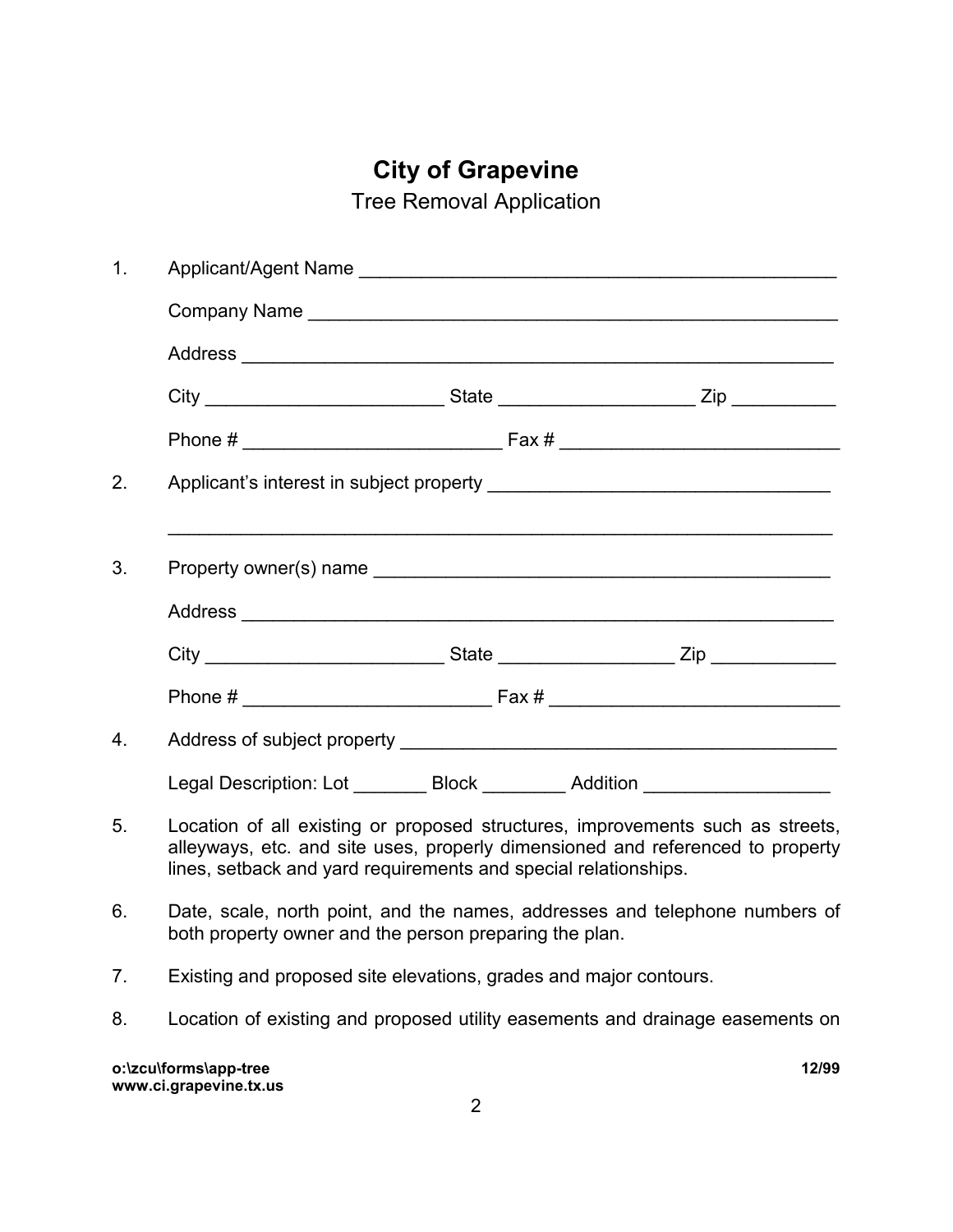the lot.

- 9. Location and dimensions of visibility triangles on the lot.
- 10. Survey locating Protected Trees on the site to remain that are three (3) inch caliper or greater when measured at a point four and one-half (4-1/2) feet above the ground level. Protected Trees to remain shall be designated by a circle
- 11. Survey locating trees on the site to be removed that are three (3) inch caliper or greater when measured at point four and one-half (4-1/2) feet above the ground level. Protected Trees to be removed shall be designated by a triangle.
- 12. Tree information required above shall be summarized in legend form on the plan and shall include the reason for the proposed removal. This same summary shall also be submitted on an 8.5" x 11" sheet of paper.
- 13. Protected Tree Replacement Plan: The plan shall exhibit the location of Protected Trees proposed to be replaced and include a legend indicating the species, caliper size and height of proposed tree replacement. Replacement trees shall be designated by a square. The legend shall also be submitted on an 8.5" x 11" sheet of paper.
	- (a) No replacement tree may be planted within a visibility triangle, a water course, or an existing or proposed street or alley.
	- (b) A replacement tree must have a minimum caliper of at least three (3) inches when measured at six (6) inches above ground level.
	- (c) A replacement tree that dies within two years of the date it was planted must be replaced by another replacement tree that complies with the Tree Preservation Permit.
- 14. Tree Protection Plan: The plan shall describe how existing healthy Protected Trees proposed to be retained will be protected from damage during construction.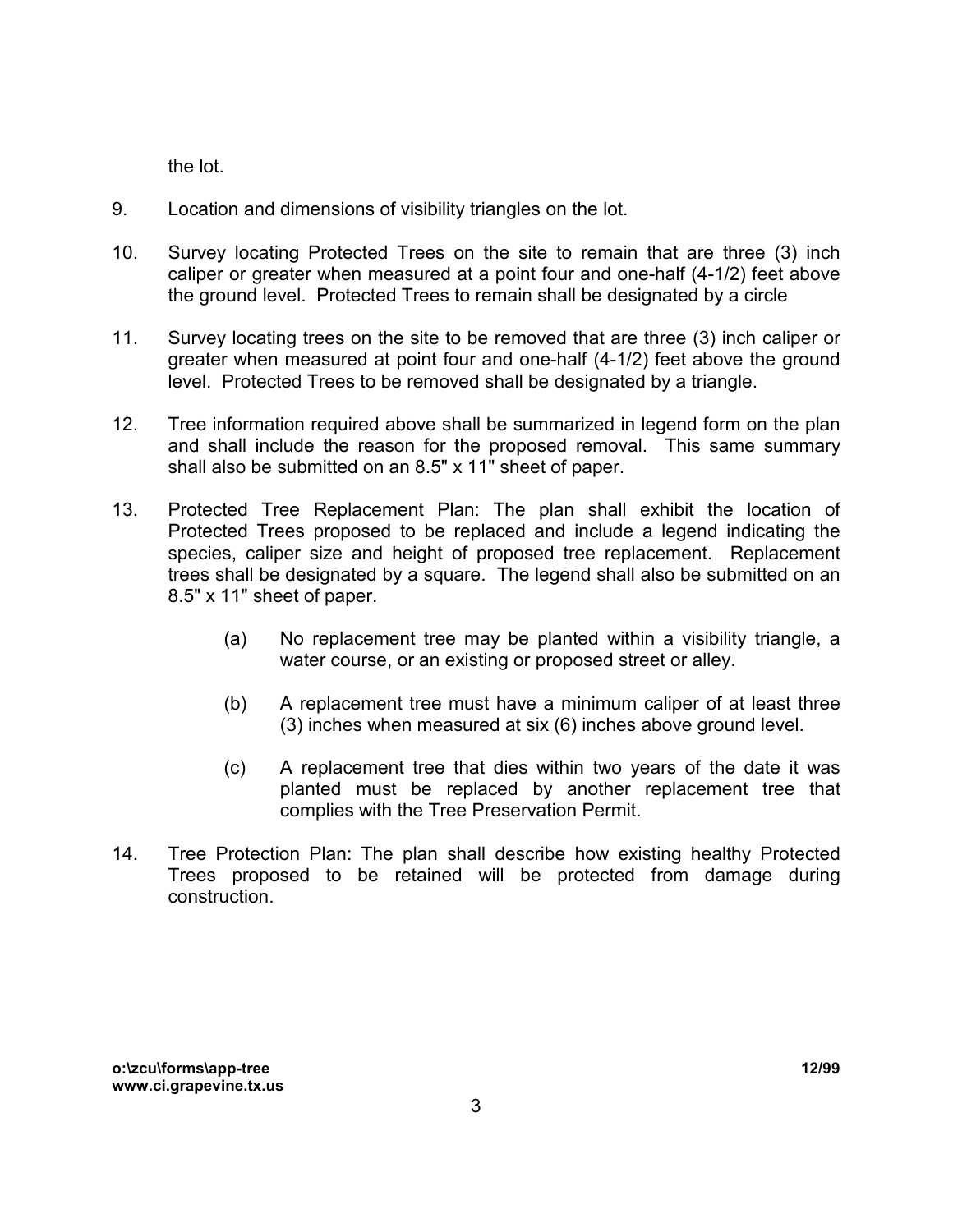|  |  |  |  |  |  |                                                             |  | THE DEVELOPMENT SERVICES STAFF WILL DETERMINE THE AGENDA FOR |  |
|--|--|--|--|--|--|-------------------------------------------------------------|--|--------------------------------------------------------------|--|
|  |  |  |  |  |  |                                                             |  | EACH OF THE PUBLIC HEARING DATES. BASED ON THE SIZE OF THE   |  |
|  |  |  |  |  |  | AGENDA, YOU APPLICATION MAY BE RESCHEDULED TO A LATER DATE. |  |                                                              |  |
|  |  |  |  |  |  | 15. SIGNATURE TO AUTHORIZE A TREE REMOVAL PERMIT REQUEST.   |  |                                                              |  |
|  |  |  |  |  |  |                                                             |  |                                                              |  |
|  |  |  |  |  |  |                                                             |  |                                                              |  |
|  |  |  |  |  |  |                                                             |  |                                                              |  |

Owner signature: \_\_\_\_\_\_\_\_\_\_\_\_\_\_\_\_\_\_\_\_\_\_\_\_\_\_\_\_\_\_\_\_\_\_\_\_\_\_\_\_\_\_\_\_\_\_\_\_\_\_\_\_\_\_\_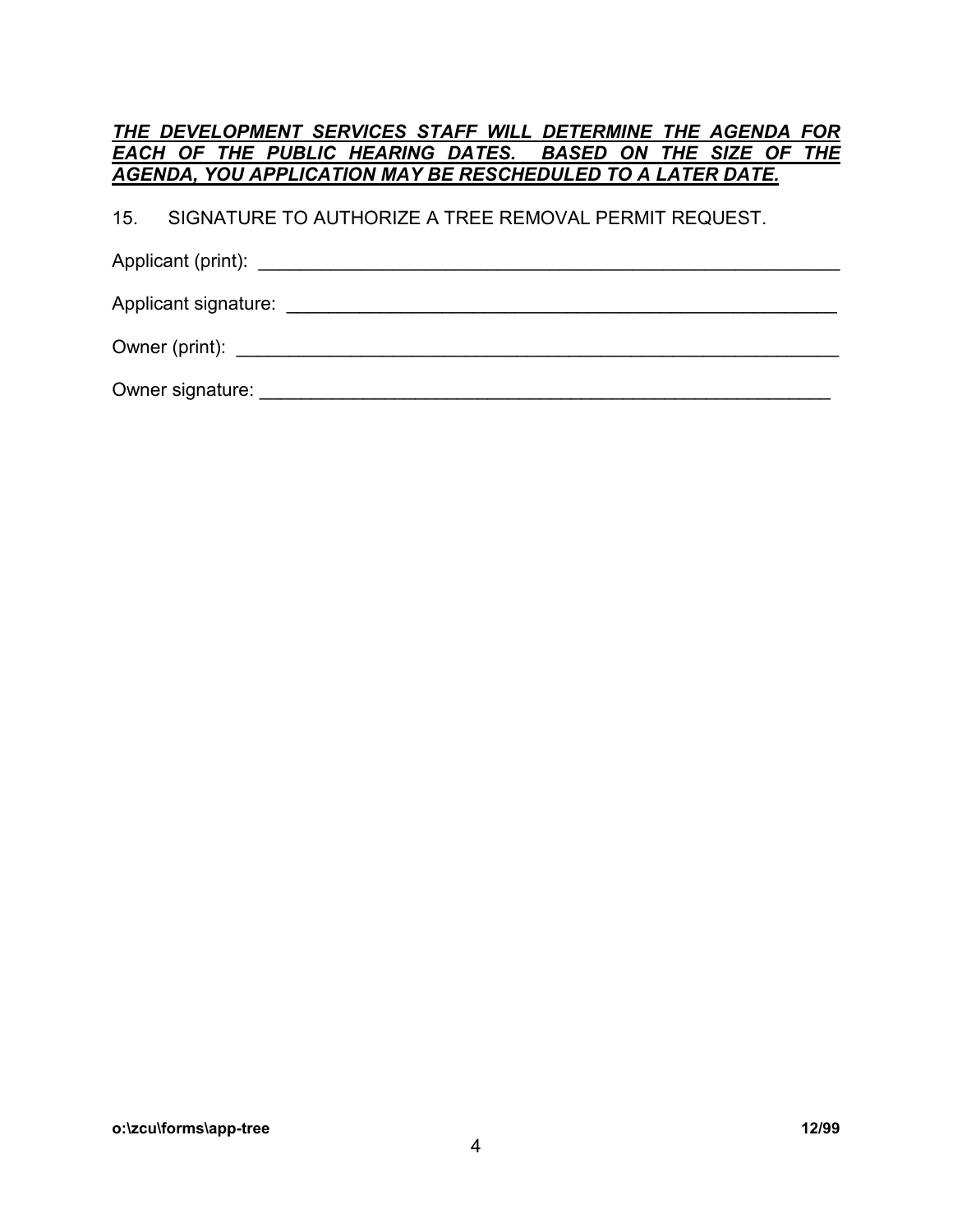| The State of |  |  |  |  |  |
|--------------|--|--|--|--|--|
|              |  |  |  |  |  |

County of \_\_\_\_\_\_\_\_\_\_\_\_\_\_\_\_\_

Before me \_\_\_\_\_\_\_\_\_\_\_\_\_\_\_\_\_\_\_\_\_\_\_\_\_\_\_\_\_\_\_\_\_\_\_ on this day personally appeared \_\_\_\_\_\_\_\_\_\_\_\_\_\_\_\_\_\_\_\_\_\_\_\_\_\_\_\_\_\_\_\_\_\_ known to me (or proved to me on the oath of \_\_\_\_\_\_\_\_\_\_\_\_\_\_\_\_\_\_\_\_\_\_\_\_\_\_\_\_\_\_\_\_\_\_ or through \_\_\_\_\_\_\_\_\_\_\_\_\_\_\_\_\_\_\_\_\_\_\_\_\_\_

(description of identity card or other document) to be the person whose name is subscribed to the foregoing instrument and acknowledged to me that he executed the same for the purposes and consideration therein expressed.

|     | Given under my hand and seal of office this | day of |  |
|-----|---------------------------------------------|--------|--|
| A.D |                                             |        |  |

SEAL \_\_\_\_\_\_\_\_\_\_\_\_\_\_\_\_\_\_\_\_\_\_\_\_\_\_\_\_\_\_\_

**Notary Signature** 

| The State of |  |  |
|--------------|--|--|
|              |  |  |

County of \_\_\_\_\_\_\_\_\_\_\_\_\_\_\_\_\_

| Before me | on this day personally appeared             |
|-----------|---------------------------------------------|
|           | known to me (or proved to me on the oath of |
|           | or through                                  |

(description of identity card or other document) to be the person whose name is subscribed to the foregoing instrument and acknowledged to me that he executed the same for the purposes and consideration therein expressed.

Given under my hand and seal of office this \_\_\_\_\_\_\_ day of \_\_\_\_\_\_\_\_\_\_\_\_\_\_\_\_\_\_, A.D. \_\_\_\_\_\_\_\_\_.

SEAL \_\_\_\_\_\_\_\_\_\_\_\_\_\_\_\_\_\_\_\_\_\_\_\_\_\_\_\_\_\_\_

**Notary Signature**